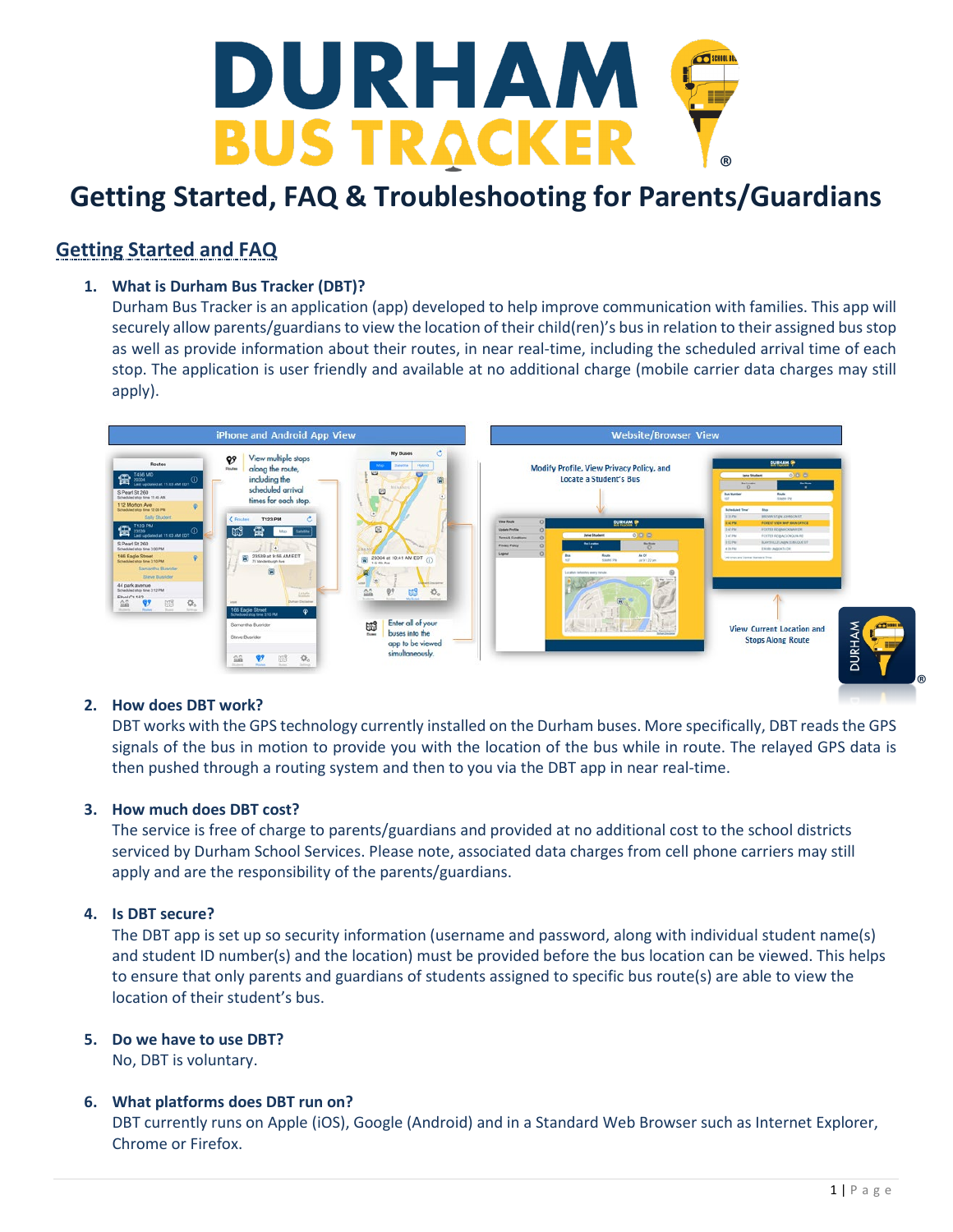

**7. Is DBT going to track my child(ren)?**

No, the app only tracks the actual school bus and not the individual children on the buses.

#### **8. If I have more than one child, can I view all of them on DBT?**

Yes, you can view all of your children's buses simultaneously from one device.

#### **9. Is the data real-time?**

DBT displays the location of the bus as accurately as possible. Based on some technology limitations such as cellular signal and other factors, a 15 second to two minute delay can occur. While rare, in extreme cases where no cell service is available, there could be greater than a two-minute delay. In most situations, the location of the bus will be accurate to 8 – 25 seconds.

#### **10. Will DBT send notifications when a bus is running late?**

No, the app does not send notifications at this time. However, Durham School Services is currently in its final phase of tests to rollout this feature in the very near future.

#### **11. How do I setup DBT?**

The DBT application setup is very simple. First, you, as parents/guardians, download the app from the Apple App Store, Google Play Store or view it on a Web Browser. Next, you create a **secure** Username and Password for the application. Lastly, you enter the student's name, school issued ID number, city customer service center is located and state and start tracking the bus(es).



#### **12. How does the DBT work when my child is on a substitute bus?**

If Durham School Services sends a substitute bus rather than the assigned bus on a route, it will do its best to work through the system changes as quickly as possible. However, there may be a delay in updating.

**13. Whom do I call for technical support, questions, comments or feedback?** Please contact us at [dbt@durhamschoolservices.com.](mailto:dbt@durhamschoolservices.com)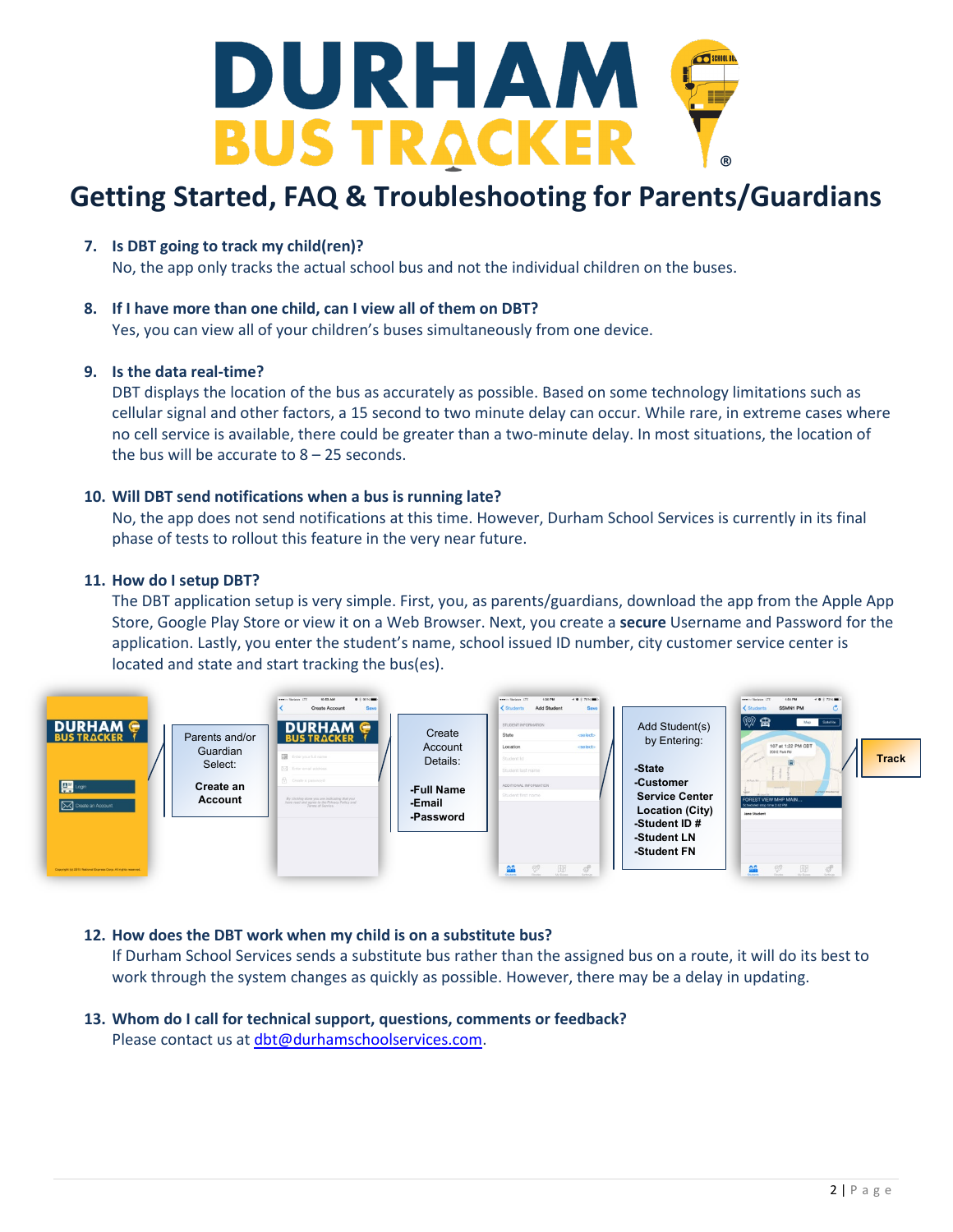

# **Troubleshooting**

# **1. Trouble signing in?**

If you have forgotten your password, please click here and enter your email address and we will send you instructions on how to reset your password.

If you have forgotten your username, enter the email address associated with your account.

Still having issues? Please contact us at [dbt@durhamschoolservices.com.](mailto:dbt@durhamschoolservices.com)

## **2. Page not appearing correctly?**

DBT works on most modern web browsers such as Google Chrome, Internet Explorer, and Firefox. If it appears as though this site is not displaying correctly, try refreshing the browser or using another web browser.

Still having issues? Please contact us at [dbt@durhamschoolservices.com.](mailto:dbt@durhamschoolservices.com)

## **3. Bus appearing somewhere it is definitely not?**

DBT uses global positioning systems (GPS) that are onboard our school buses. If this happens, please contact us at [dbt@durhamschoolservices.com.](mailto:dbt@durhamschoolservices.com) Please note, there are currently a few drawbacks to the system and we are working with the developer to address these issues. For example, if a bus is removed from service for maintenance and a back-up bus is used for the route, your child's bus will indicate a bus stationed in the bus lot. In other words, you will not be able to track the bus while it is out of service and the sub bus won't be in the system for you to track. The second is a three-minute delay of information. Please understand, for security reasons "real-time" is dictated and regulated by the federal government. Finally, as mentioned earlier, our late start and early release day schedules won't be reflected in the app.

## **4. Can't register your student?**

The DBT system receives student information from your local district. If you cannot find your student, please verify your student's information and try again.

## **5. Did you receive an error?**

If you received an error, please try your action again. If you are still experiencing troubles, please contact us at [dbt@durhamschoolservices.com.](mailto:dbt@durhamschoolservices.com) If this site receives an error, Durham's web support team is immediately notified.

## **6. Page not found?**

If you get an error stating page "not found", please verify your URL and try your request again. If you continue to experience issues, please contact us at [dbt@durhamschoolservices.com.](mailto:dbt@durhamschoolservices.com)

## **7. Why isn't DBT available for my bus?**

Durham School Services works hard to provide this technology to every school district. If your district does not yet have this option available, please contact your school district for more information.